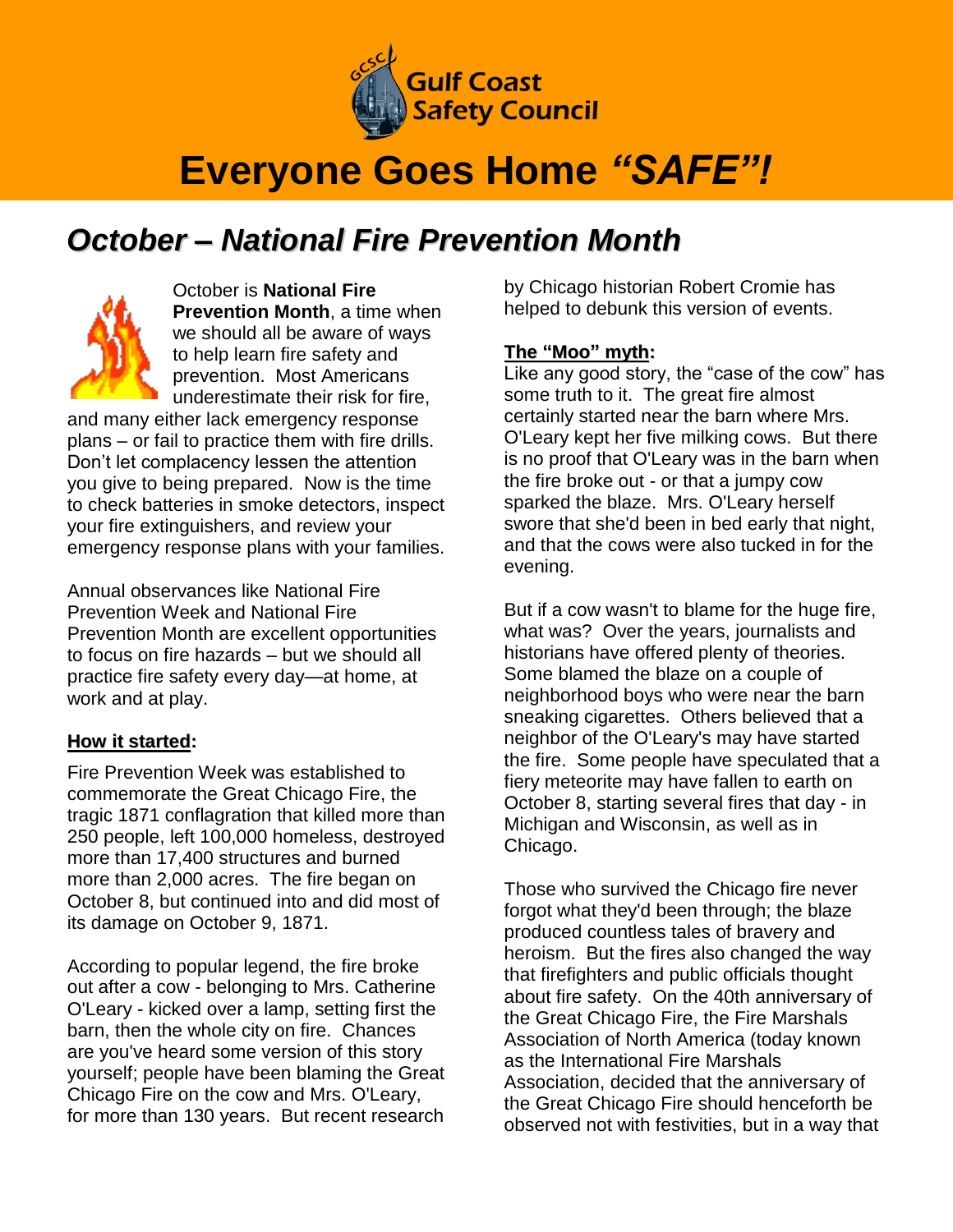

# **Everyone Goes Home** *"SAFE"!*

would keep the public informed about the importance of fire prevention. The commemoration grew incrementally official over the years.

In 1920, President Woodrow Wilson issued the first National Fire Prevention Day proclamation, and since 1922, Fire Prevention Week has been observed on the Sunday through Saturday period in which October 9 falls. According to the National Archives and Records Administration's Library Information Center, Fire Prevention Week is the longest running public health and safety observance on record. The President of the United States has signed a proclamation proclaiming a national observance during that week every year since 1925.

# **Fire Facts:**

 In 2008, U.S. fire departments responded to 386,500 home fires. These fires killed 2,755 civilians. Eighty-three percent of all fire deaths resulted from home fires.



- Almost two-thirds of reported home fire deaths in 2003-2006 resulted from fires in homes with no smoke alarms or no working smoke alarms.
- About 1/3 of home fires and deaths happened in the months of December, January and February.
- Cooking continues to be the leading cause of home fires and home fire iniuries.
- Smoking materials caused one of every four home fire deaths.

#### **Cooking:**



- Cooking is the leading cause of home fires, accounting for 40% of reported home fires and 36% of related injuries.
- Unattended cooking is the leading cause of cooking fires.
- Twelve percent of the fires occurred when something that could catch fire was too close to the equipment.

## **Smoking:**

• Smoking materials (i.e., cigarettes, cigars, pipes, etc.) are the leading cause of fire deaths (roughly one in four) in the United States.



- The most common items first ignited in home smoking-material fire deaths were upholstered furniture and mattresses or bedding.
- One out of four victims of fatal smoking-related fires is not the smoker whose cigarette started the fire.

## **Heating:**

 Space heaters result in far more fires and losses than central heating devices and have higher risks relative to usage.



- Fixed or portable space heaters were involved in 4% of the home fires and 17% of the home fire deaths.
- Most of the space heater fires were caused by the space heater being too close to things that could burn.

## **Smoke Alarms:**

 Smoke alarms that are properly installed and maintained play a vital role in reducing fire deaths and injuries. Having a working